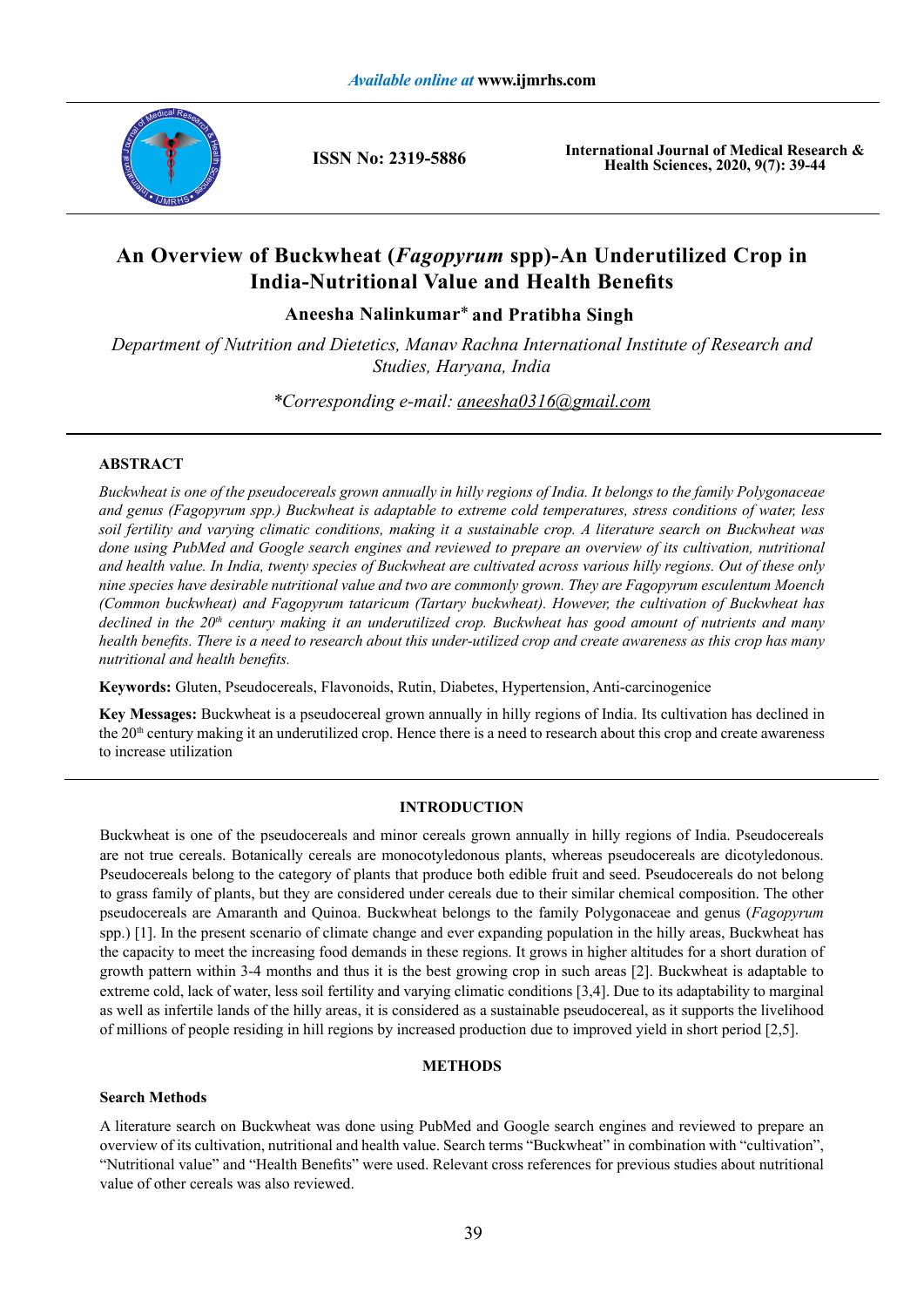#### **Cultivation of Buckwheat**

Buckwheat is among the various ancient cultivated crops of Asia and is mainly cultivated in India, China, Nepal, Canada, North Korea, Bhutan, eastern Russia, Mongolia and Japan. However, in the first half of 20<sup>th</sup> Century, the production of Buckwheat has declined [6]. The average Buckwheat production in the world in 2018 was 2.9 million tones which have been declining when compared over the past three years [7].

In India, Buckwheat is grown majorly in hill areas of Jammu and Kashmir (Udhampur, Ladakh, Kargil and Drass sectors, Gurez valley), Uttarakhand, Himachal Pradesh (Bharmaur, Pangi, Kulu, Shimla,Kinnaur, outer Saraj, Chopal, Dodra kaur, Neshang, Pooh division, Lahaul valley, Pin valley), Chattisgarh ,Uttar Pradesh (Uttar kasha, Chamoli, Pauri, Almora and Pithoragarh), West Bengal (regions of Darjeeling, Kalimpong, New Jalpaiguri and Coochbehar), Upper Assam region, Sikkim (Lachan and Lachoong), Meghalaya, Manipur, Arunachal Pradesh (Tawang, Bomdilla and Dirang), Nilgiris and Palani hills of Tamil Nadu, and Kerala [5,8]. There is a decline in the cultivation and production of Buckwheat due to changing patterns of land use in India [5].

In India, there are twenty species of Buckwheat cultivated across various hilly regions, out of these only nine species have desirable nutritional value and two are commonly grown. The commonly grown and consumed buckwheat species are *Fagopyrum esculentum* Moench (Common buckwheat) and *Fagopyrum tataricum* (Tartary buckwheat). In Asia, Tartary buckwheat is widely grown whereas Common Buckwheat grows widely in Unites States, Europe and Asia [9]. In India, both the common buckwheat and Tartary buckwheat are grown in different levels of altitude, common buckwheat in lower altitudes upto 1000 m and the other in higher altitudes  $>2500$  m<sup>2</sup>.

#### **Nutritional Value**

Buckwheat has a good amount of nutrients as compared to the other cereals and has excellent sources of macronutrients, micronutrients and bioactive compounds [10]. The Nutritive value of Buckwheat in comparison with most commonly consumed crops in India is given in Table 1 [11,12].

| <b>Source</b>                                                                                                                                                                                                                         | Common<br><b>Buckwheat</b> | <b>Tartary</b><br><b>Buckwheat</b> | Wheat.<br>whole | Rice,<br>milled | <b>Barley</b> | Maize,<br>dry | Jowa <sup>a</sup> | Ragib | Varage | Bajra <sup>d</sup> |
|---------------------------------------------------------------------------------------------------------------------------------------------------------------------------------------------------------------------------------------|----------------------------|------------------------------------|-----------------|-----------------|---------------|---------------|-------------------|-------|--------|--------------------|
| Energy                                                                                                                                                                                                                                | 343                        | 328                                | 322             | 356             | 316           | 334           | 334               | 321   | 332    | 348                |
| Carbohydrates                                                                                                                                                                                                                         | 71.5                       | 74.3                               | 64.7            | 78.2            | 61            | 65            | 67.7              | 66.8  | 66.2   | 61.8               |
| Protein                                                                                                                                                                                                                               | 13.3                       | 10.3                               | 10.6            | 7.9             | 10.9          | 8.8           | 10                | 7.2   | 8.9    | 11                 |
| Lipids                                                                                                                                                                                                                                | 3.4                        | 2.5                                | 1.5             | 0.5             | 1.3           | 3.8           | 1.7               | 1.9   | 2.5    | 5.4                |
| Dietary Fibre                                                                                                                                                                                                                         | 10                         | 6.3                                | 11.2            | 2.8             | 15.6          | 12.2          | 10.2              | 11.2  | 6.4    | 11.5               |
| Ash                                                                                                                                                                                                                                   | 2.1                        | 1.8                                | 1.4             | 0.6             |               | 1.2           | 1.4               | 2     | 1.7    | 1.4                |
| Moisture                                                                                                                                                                                                                              | 9.8                        | 10.2                               | 10.6            | 9.9             | 9.7           | 9.3           | 9                 | 10.9  | 14.2   | 9                  |
| Source: Adapted from Przybylski and Gruczynska [11] and Indian Food Composition Table [12]; <sup>a</sup> Jowar (Sorghum vulgare); <sup>b</sup> Ragi<br>(Eleusine coracana); "Varagu (Setaria Italica); "Bajra (Pennisetum typhoideum) |                            |                                    |                 |                 |               |               |                   |       |        |                    |

**Table 1 Comparison of nutritive value (%) of buckwheat with other cereals and millets in India**

**Starch:** Starch is the major component of Buckwheat ranges from 59%-69% of the grain composition, with 15-25% of amylose and 7%-35% resistant starch and the remaining proportion is Amylopectin [13]. The starch content of Buckwheat varies based on extraction method and variety of cultivars, hence it varies from 59% to 70% of dry matter [14].

The chemical composition of Buckwheat shows that Amylose content may vary between 15-52% containing almost 12-45 glucose subunits in its chain which depends on extent of polymerization. Apart from the amylose content, Buckwheat also contains 0.65% to 0.76% of reducing sugars, 0.79% to 1.16% of oligosaccharides and 0.1%-0.2% of long chain polysaccharides [14]. The amylose content of Buckwheat flour was 18.48% and in another study the amylose content of Buckwheat flour was between 19%-28% [13,15].

**Protein:** Protein content in Buckwheat ranges from 11%-14% with a balanced proportion of all the essential amino acids [2]. It is seen in Table 1 that Common Buckwheat has the highest amount of protein when compared to other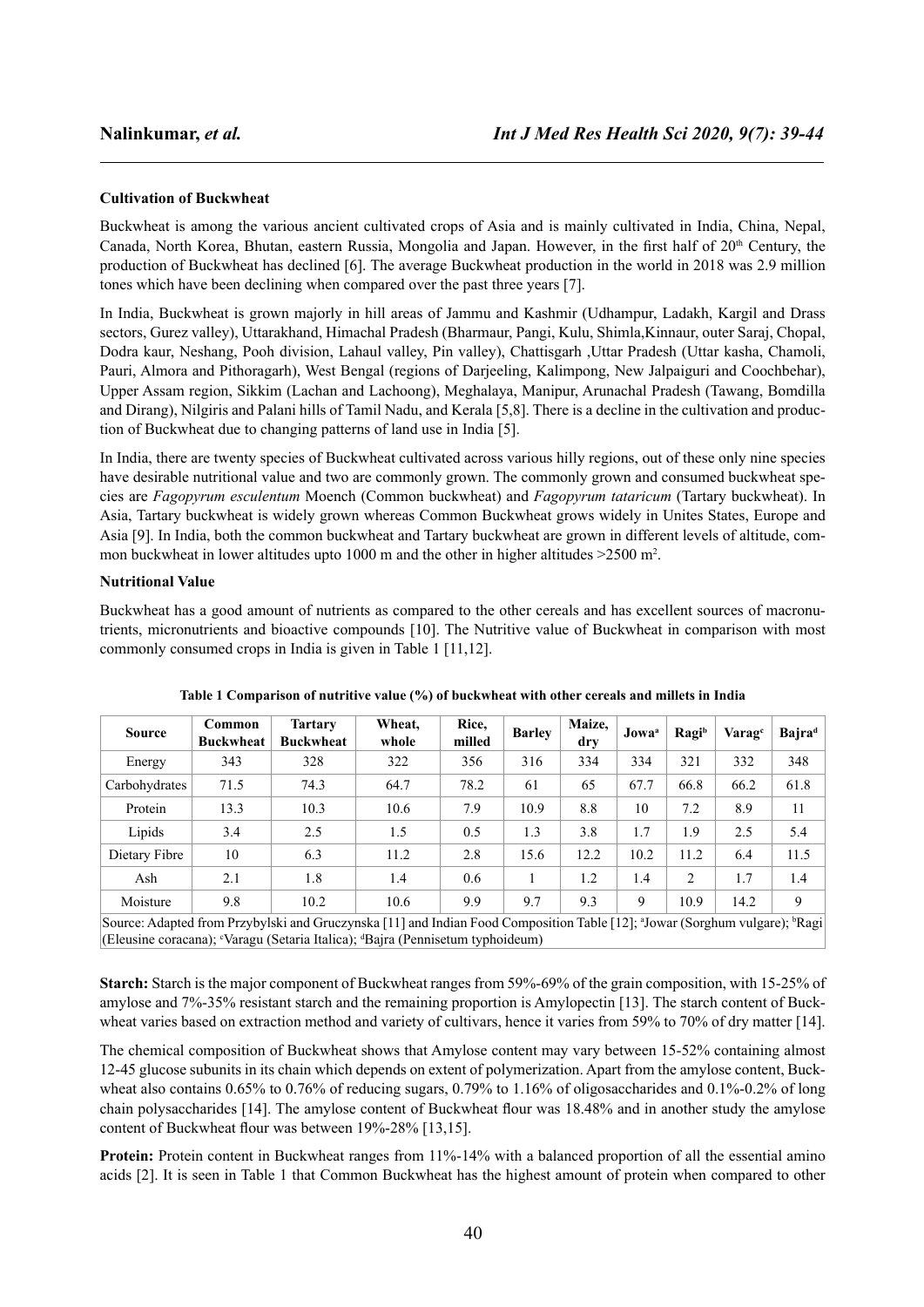cereals. Studies show that the protein content of buckwheat depends on its cultivar and other ecological factors during its growth, thus the concentration of protein in common buckwheat ranges from 7%-21%. However the seeds of Buckwheat as a whole have a protein composition of 11%-15% of most commonly grown species [14].

Buckwheat is rich in lysine, arginine and aspartic acid [10]. The quality of buckwheat protein is highly digestible and has 80% digestibility coefficient, mainly due to rich concentration of amino acids such as lysine (5.%5-6%), threonine, arginine (9.2%-10%), tryptophan and sulphur containing amino acids [2,16,17]. Some studies showed that digestibility coefficient of buckwheat is low due to high fiber content [14]. Cereals are deficient in Lysine and needs to be complemented with pulses to give a balanced proportion of all the essential amino acid [18]. However this is different in case of Buckwheat which is rich in lysine and makes it unique among all the cereals [10].

The form of proteins in Buckwheat is Globulins, which forms the major proportion, followed by albumin and prolamins. Globulin in Buckwheat contains 12-13 subunits and they have a variable molecular weights between 17000- 57000, whereas albumin in Buckwheat has 12 subunits with molecular weight between 7000-8000 [14]. Buckwheat has a high biological value protein [19]. The biological value of Buckwheat protein is higher when compared to wheat, barley, rye and oats [14].

Lipids: The total lipid content of Buckwheat ranges from 1.5%-3.7%, with embryo comprising the highest proportion of 7%-14% and hull comprising the lowest proportion of 0.4%-0.9% [14]. The major amount of fatty acids in Buckwheat is 95% of Palmitic, Oliec and Linoleic acid [2]. Buckwheat contains palmitic acid, oleic acid, linoleic acid, linolenic acid, arachidonic acid, stearic acid, Behenic and Lignoceric acid, whereas the latter three comprise 8% of total fatty acids [14].

**Vitamins and minerals:** Buckwheat is rich in minerals especially Calcium, Magnesium, Potassium, Phosphorous, Iron, Manganese, Selenium, Copper and Zinc [2]. Additionally, it also contains a good concentration of Thiamine, Riboflavin, Niacin, Pantothenic acid, Pyridoxin, folate and ascorbic acid [14].

**Flavonoids:** Flavonoids are the secondary metabolites and naturally occurring antioxidants in the food which have physiological health benefits [20]. The major flavonoid present in Buckwheat is Rutin, also called as Vitamin P, which is present in a higher concentration in Tartary Buckwheat as compared to the Common Buckwheat. The other flavonoids in Buckwheat are quercetin, vitexin, orientin, isovitexin and isoorientin. The content of flavonoid depends on various factors such as the difference in growth factors of seed, testa, size and shape of the seed, color of the flower, and time of sowing, soil location, environmental fluctuations, climate changes, growth stages and area of collection [10]. Rutin content also varies and depends on the genotype of Buckwheat and ranges about 3%-6% of dry weight in foliage of Buckwheat [2]. Buckwheat contains higher proportion of rutin than quercitin [21]. The concentration of Rutin in Tartary Buckwheat is 100 fold is higher than that of common Buckwheat and Tartary wheat contains 3 bitter compounds among which one is quercitin and the other two are unidentified [22]. Buckwheat is the only cereal that has rutin and thus forms a good source of rutin in the diet. Additionally, Buckwheat also has tannins which affect the nutrient absorption and these provide astringency and affect colour along with the phenolic compounds [14].

**Fagopyrin:** A napthodianthrone substance in Buckwheat is Fagopyrin that cause sensitivity to light after ingestion [2]. Fagopyrin is mainly found in the fresh green parts of the plant, which are consumed as a vegetable inform of sprouts, thus its recommended intake of it is limited to 40g/day based on hypericin toxicity [23].

#### **DISCUSSION**

#### **Health Benefits**

Buckwheat has its unique nutrient composition that includes lysine rich protein, dietary fibre, mineral and trace elements, antioxidant rich vitamins and bioactive compounds such as rutin, quercetin and other flavonoids [2,14,24,25]

Rutin has strong anti-oxidant [26,27], anti-inflammatory, anti-hypertensive properties which are beneficial in cardiovascular diseases [28], thus its demand is increasing in the industries, pharmaceutical industries and cosmetic industries [2,5,20]

Rutin, a flavonoid present in Buckwheat helps to prevent oedema, coronary artery disease [28], haemorrhagic disorders, and controlling hypertension, and also has anti-carcinogenic properties [2,29]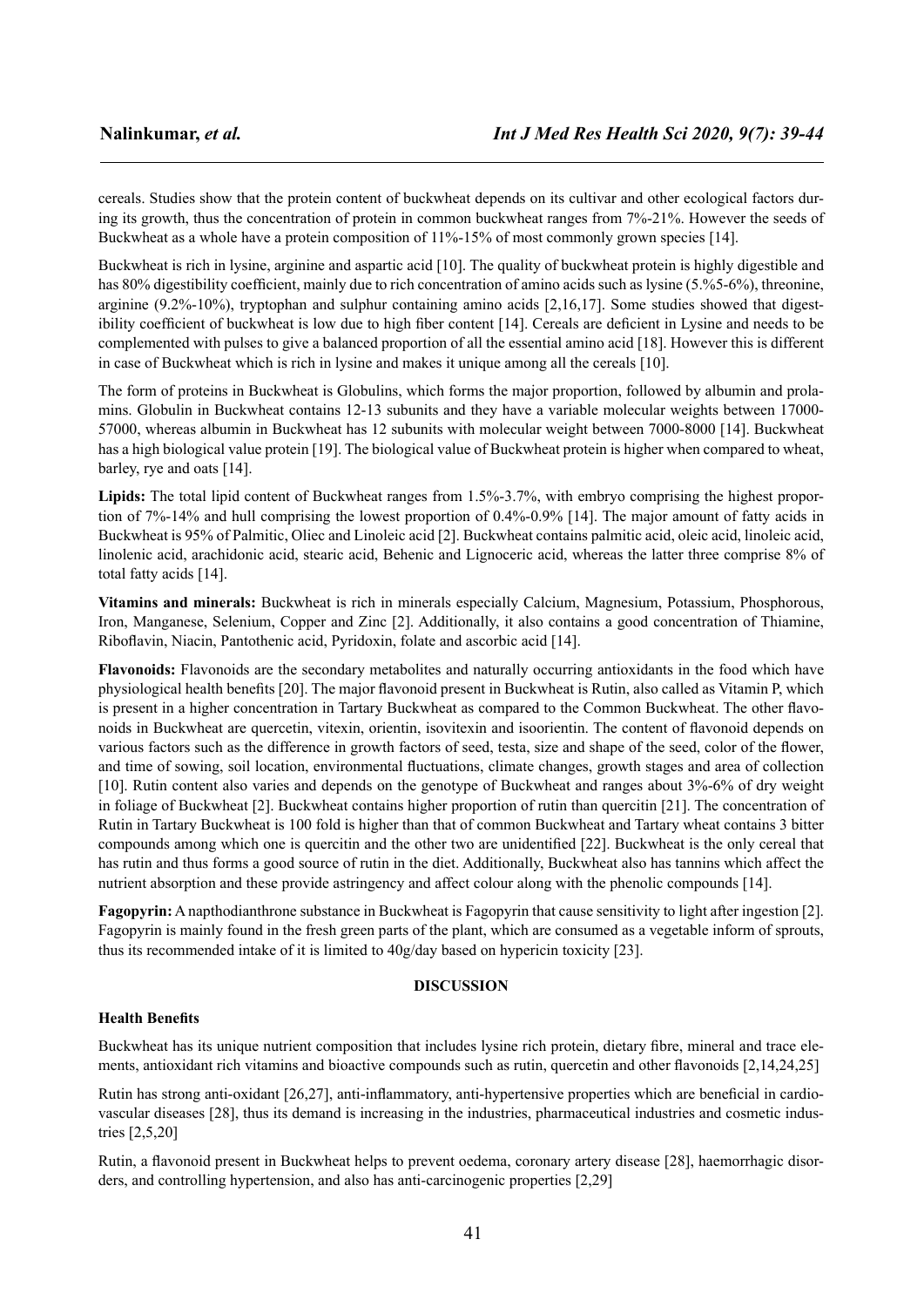Slow digesting ability of carbohydrates has a better response on the Glycaemic control by maintaining the plasma glucose levels post absorption improving the secretion and sensitivity of insulin [30]. Buckwheat has a complex starch molecule consisting of complex carbohydrates that digest slowly after consumption and has a slow releasing capability [31]. This property of carbohydrate is useful in controlling the sugar levels of the blood, thus buckwheat is a good diabetic food for the people having Diabetes [2]

Research evidence shows that Gluten in foods is the most causative factor of Celiac Disease, as gluten intake in predisposed individuals of this disease triggers the immune system's response and may aggravate the condition [32]. Buckwheat is devoid of gluten and is helpful in the diet for the people with celiac disease [10,33,34]

Tea made from Tartary Buckwheat is beneficial in lowering the blood glucose levels and serum lipids levels 2. Buckwheat tea is also rich in flavonoids [35]

#### **Culinary Uses**

Buckwheat has culinary uses in India. Buckwheat plant produces tender leaves that are used as for making accompaniments like leafy chutneys and a vegetable curry. Buckwheat plant nectar produces a good amount of honey particularly around the sunrise. The seeds of Buckwheat are used for popping and consumed as a popped food in India [2]. The flour from buckwheat is commonly called as Kuttu ka atta in the northern part of India which is mainly used during the fasting occasions in some festivals and also for devotional purposes. Buckwheat flour is also used in preparation of bakery items, traditional breads, pancakes, etc. [2,5] Some alcoholic beverages are prepared by fermentation process by using some cereals like barley majorly, however Tartary wheat is also used for such preparations in India [2]. Buckwheat leaves are also used to prepare tea [9,36].

#### **Prospects and Scope of Buckwheat in India**

With respect to cultivation, Buckwheat has a greater scope as it requires a short period to grow and is able to sustain in any climatic environmental stress situation. Further, it has a strong growth potential which requires minimal resources and can grow in poor and marginal soils.

Buckwheat has been a source of livelihood for the farmers and people residing in hilly areas, but its cultivation is decreasing due to the decline in interest of farmers. The attention of farmers is diverting towards extra income and profits arising from other cereals that are widely consumed in India. The interests of farmers are declining to practice agriculture in hilly regions. Green revolution has brought changes in the genetic diversity in the agriculture field. It has lead to the adoption and technological interventions for the cultivation of high demanding crops in India. The growing population, economic stability, food security of the country is highly dependent on some major utilized crops like wheat, maize and rice. Thus there is a need to research this under-utilized crop and create awareness as this crop has many nutritional and health benefits.

Due to its various health benefits that arise from presence of a distinct group of nutrients such as protein, dietary fibre, vitamins, minerals and bioactive compounds, it can be a super food for population at risk for various non-communicable health disorders or metabolic disorders. It forms a good source of protein with balance of all essential amino acids for the vegetarian and non-vegetarian group of population.

#### **CONCLUSION**

The advocacy of Buckwheat in India is not widely spread all over the country. Many segments of population in the country are unaware of the crop, thus it is being under-utilized and therefore decline in demand and production. Thus there is a strong need for awareness regarding its nutritional and health benefits. Many scientific interventions are needed to increase production and utilization of Buckwheat.

## **DECLARATIONS**

## **Acknowledgement**

I would like to express my deepest sense of gratitude to Professor Dr. Sushma Batra, Department of Social Work, University of Delhi, India, for her constant support and valuable guidance. I wish to acknowledge Pankti Motani, Research Consultant, Cuddles Foundation, who with her vast experience and inspiring thoughts has encouraged me to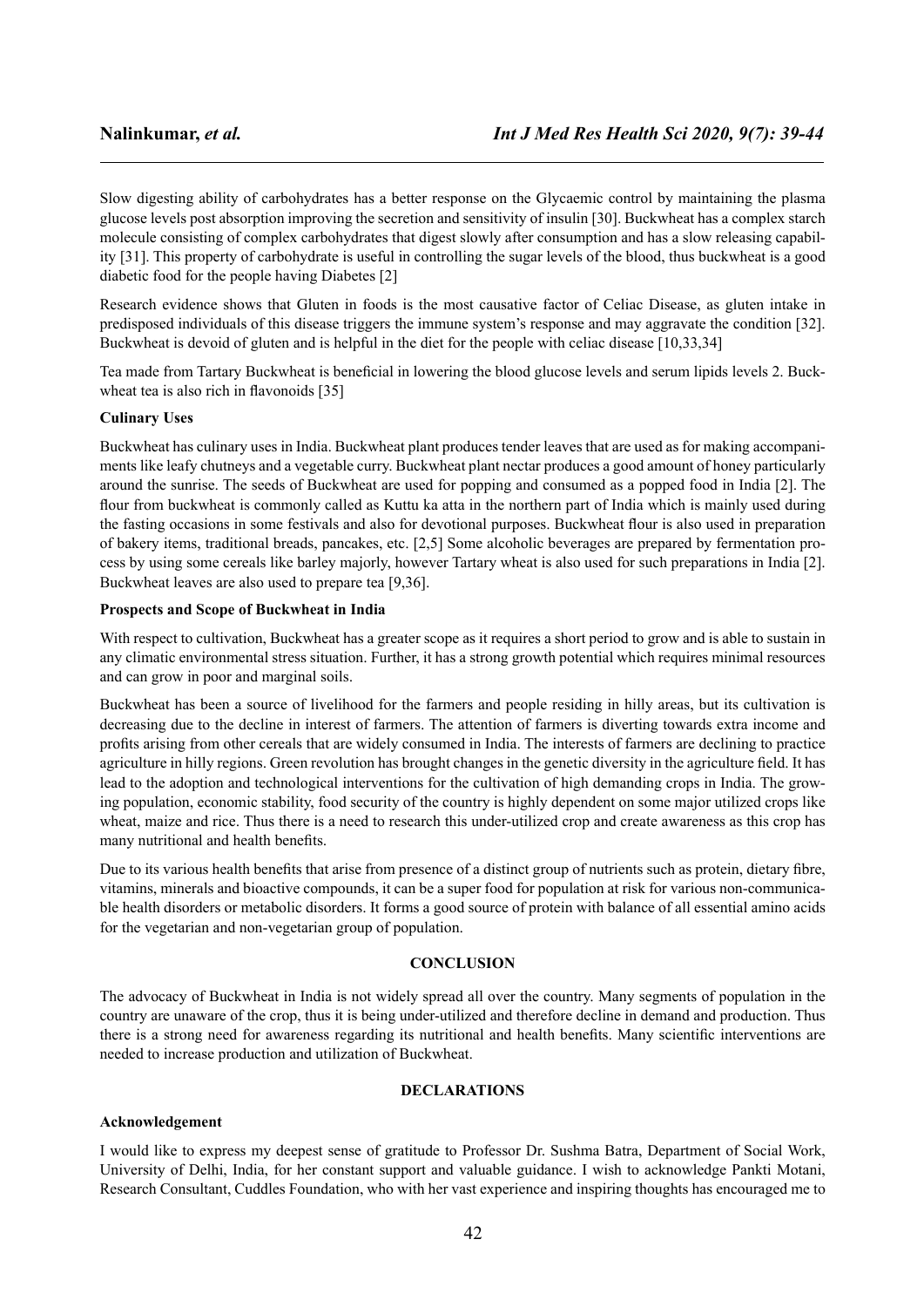complete this study. I extend my humble sense of gratitude towards my family who provided a source of inspiration.

#### **Conflicts of Interest**

The authors declared no potential conflicts of interest with respect to the research, authorship, and/or publication of this article.

#### **REFERENCES**

- [1] Rosentrater, K. A., and A. D. Evers. "Introduction to cereals and pseudocereals and their production." *Kent's Technology of Cereals: An Introduction for Students of Food Science and Agriculture,* 2018, pp. 1-76.
- [2] Babu, Subhash, et al. "Production technology and multifarious uses of buckwheat (*Fagopyrum* spp.): A review." *Indian Journal of Agronomy,* Vol. 63, No. 4, 2018, pp. 415-27.
- [3] Luitel, Dol Raj, et al. "An overview: Distribution, production, and diversity of local landraces of buckwheat in Nepal." *Advances in Agriculture,* 2017, pp. 1-6.
- [4] Rodríguez, Juan Pablo, et al. "Healthy and resilient cereals and pseudo-cereals for marginal agriculture: Molecular advances for improving nutrient bioavailability*." Frontiers in Genetics,* Vol. 11, 2020, p. 47.
- [5] Rana, Jai C., et al. "Analyzing problems and prospects of buckwheat cultivation in India." *The Europian Journal of Plant Science and Biotechnology,* Vol. 6, No. 2, 2012, pp. 50-6.
- [6] Farooq, S., et al. "Cultivation, agronomic practices, and growth performance of buckwheat." *Molecular Breeding and Nutritional Aspects of Buckwheat. Academic Press,* 2016, pp. 299-319.
- [7] FAOSTAT. http://www.fao.org/faostat/en/#data/QC/visualize
- [8] Joshi, Bhairab Datt, and J. C. Rana. "Status of buckwheat in India." *Fagopyrum,* Vol. 16, No. 7, 1999, p. 1.
- [9] Chen, Qing-Fu, et al. "Recent progress in perennial buckwheat development." *Sustainability,* Vol. 10, No. 2, 2018, p. 536.
- [10]Rauf, Muhammad, et al. "Evaluation of *Fagopyrum esculentum* Moench germplasm based on agro-morphological traits and the rutin and quercetin content of seeds under spring cultivation." *Genetic Resources and Crop Evolution,* Vol. 67, 2020, pp. 1-19.
- [11] Przybylski, R., and E. Gruczyńska. "A review of nutritional and nutraceutical components of buckwheat." *The European Journal of Plant Science and Biotechnology,* Vol. 3, No. 1, 2009, pp. 10-22.
- [12]Longvah, T., et al. "Indian food composition tables 2017." *Hyderabad: National Institute of Nutrition,* 2017.
- [13]Sindhu, Ritu, and Bhupendar Singh Khatkar. "Composition and functional properties of common buckwheat (*Fagopyrum esculentum* Moench) flour and starch." *IJIRAS,* Vol. 3, No. 7, 2016, pp. 154-59.
- [14]Ahmad, Mushtaq, et al. "Buck wheat (*Fagopyrum esculentum*)-A neglected crop of high altitude cold arid regions of ladakh: Biology and nutritive value." *International Journal of Pure and Applied,* Vol. 6, No. 1, 2018, pp. 395- 406.
- [15]Qin, Peiyou, et al. "Nutritional composition and flavonoids content of flour from different buckwheat cultivars." *International Journal of Food Science and Technology,* Vol. 45, No. 5, 2010, pp. 951-58.
- [16]Pomeranz, Yeshajahu, and George S. Robbins. "Amino acid composition of buckwheat." *Journal of Agricultural and Food chemistry,* Vol. 20, No. 2, 1972, pp. 270-74.
- [17]Sytar, Oksana, et al. "Nutrient capacity of amino acids from buckwheat seeds and sprouts." *Journal of Food and Nutrition Research,* Vol. 57, No. 1, 2018, pp. 38-47.
- [18]Arendt, Elke K., and Emanuele Zannini. Cereal grains for the food and beverage industries. *Elsevier,* 2013.
- [19]Wronkowska, Małgorzata, et al. "Antioxidative and reducing capacity, macroelements content and sensorial